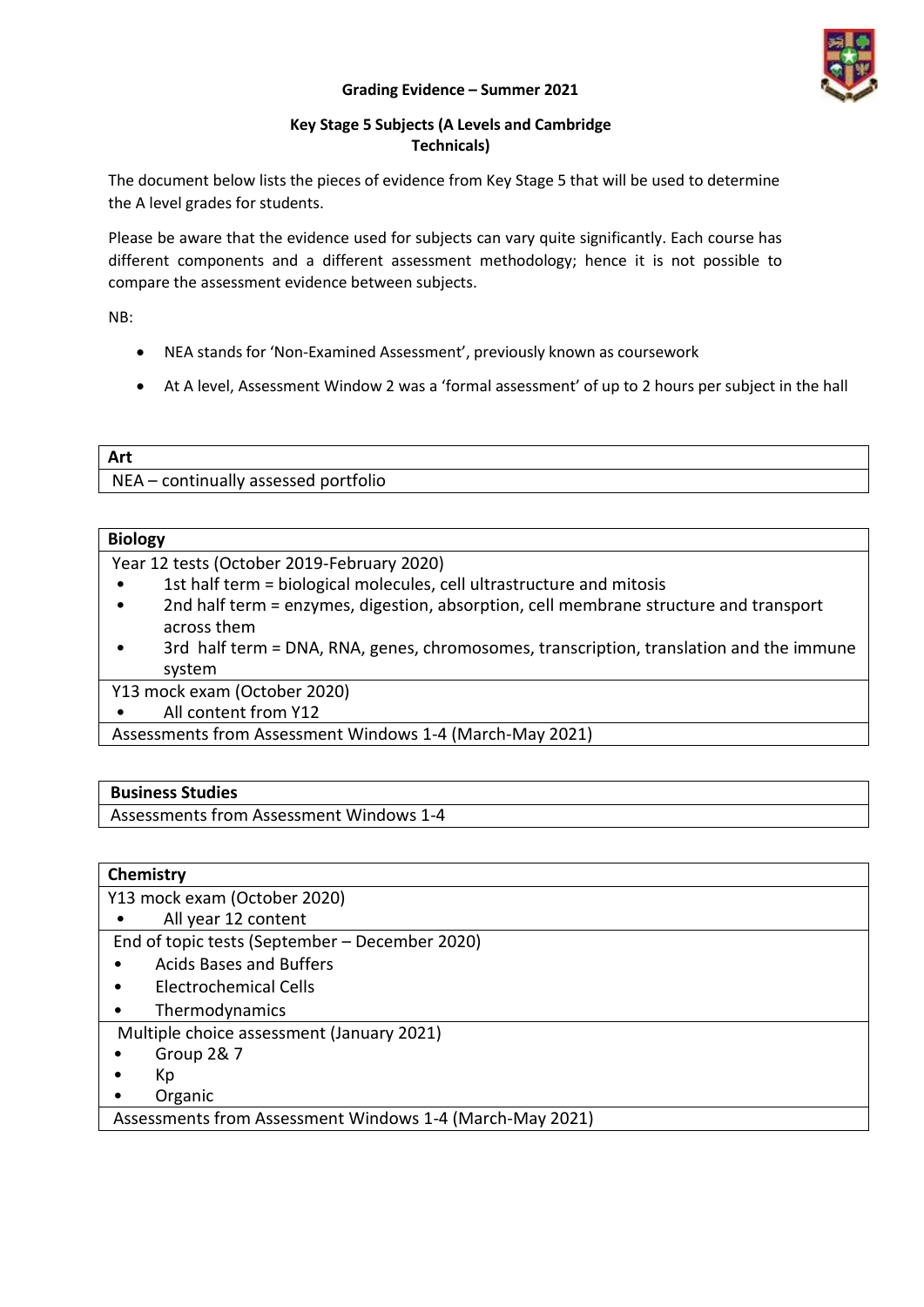

### **Computer Science**

Topic tests (September 2019-March 2021)

 Including: Data structures, Logical operations, Algorithms and programs, Principles of programming, Systems analysis, System design, Software engineering, Hardware and communication, Data transmission, Databases and distributed systems, Data security and integrity processes

Mock exam (October 2020)

 Including: Data structures, Logical operations, Algorithms and programs, Systems analysis, Hardware and communication, Data transmission, Databases and distributed systems

**NEA** 

Assessments from Assessment Windows 1-4

### **Economics**

Assessments from Assessment Windows 1-4

### **English Language and Literature**

Class essays throughout the course – Single questions from Language and Literature papers 1 and 2 Home learning throughout the course – Full exam style questions from paper 1 and 2, paragraph work

Y13 mock exam+- (October 2020) – Partial paper 1 (2 out of 3 questions)

NEA

Assessments from Assessment Windows 1-4

#### **English Literature**

Class essays throughout the course – Single questions from literature paper 1 and 2

Home learning throughout the course – Full exam style questions from paper 1 and 2, paragraph work

Y13 mock exam (October 2020) – Partial paper 1 (2 out of 3 questions)

**NEA** 

Assessments from Assessment Windows 1-4

**French**

Assessments from Assessment Windows 1-4

## **Further Maths**

Y13 Mock exam (October 2020)

• All content from A level maths

Assessments from Assessment Windows 1-4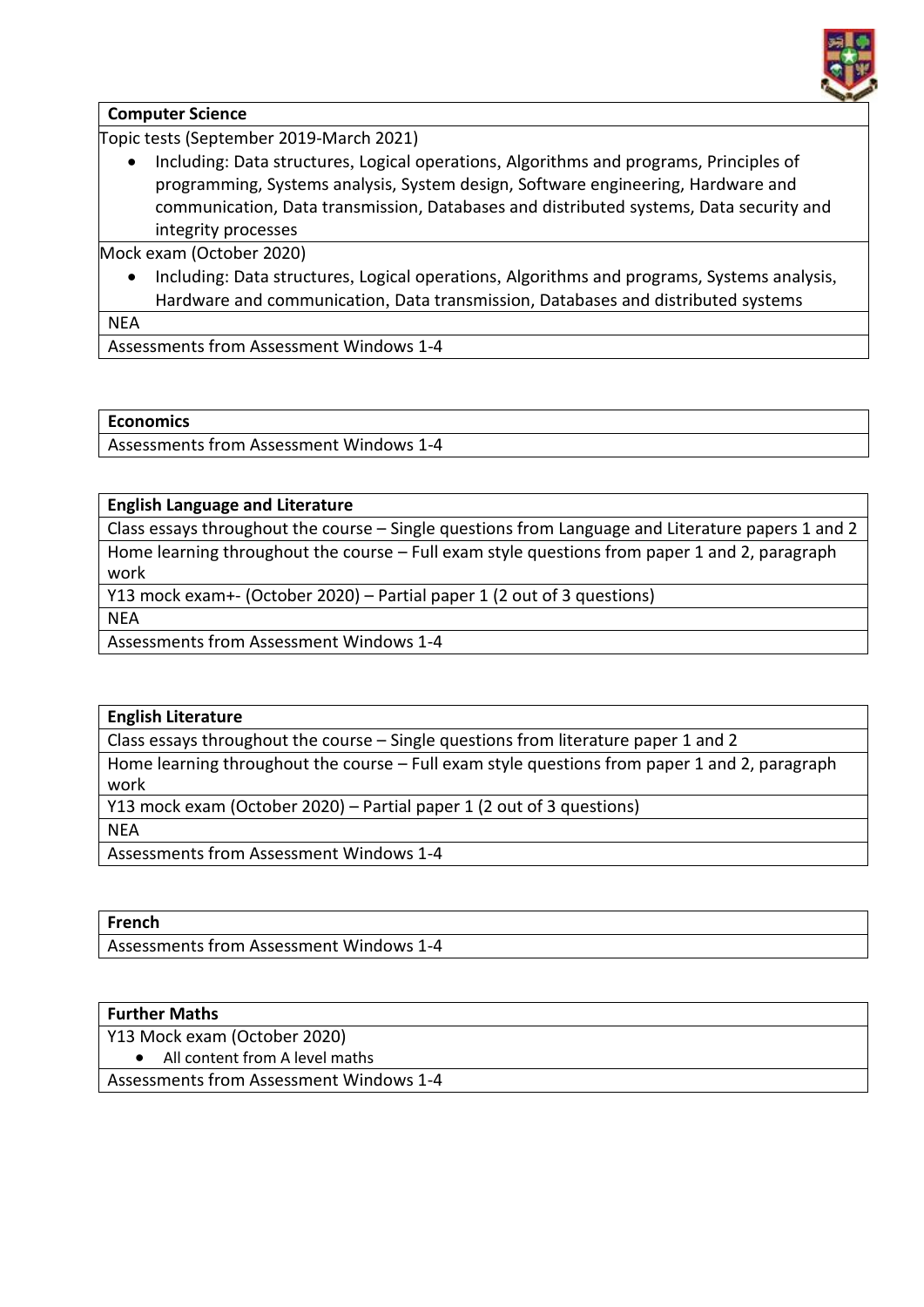

| Geography                  |                                         |  |  |
|----------------------------|-----------------------------------------|--|--|
| <b>NEA</b>                 |                                         |  |  |
|                            | Y13 Mock exam (October 2020)            |  |  |
| <b>Physical Geography:</b> |                                         |  |  |
| Hazards                    |                                         |  |  |
| ٠                          | <b>Water and Carbon</b>                 |  |  |
| Human Geography:           |                                         |  |  |
| ٠                          | <b>Contemporary Urban Environments</b>  |  |  |
| ٠                          | Changing Places.                        |  |  |
|                            | Assessments from Assessment Windows 1-4 |  |  |

### **Mathematics**

Y13 Mock exam (October 2020)

• All year 1 pure maths content

Assessments from Assessment Windows 1-4

## **History**

**NEA** 

Y13 Mock exam (October 2020)

Unit 1 1L The Quest for Political Stability, 1871-1991

Extract:

Section 1- The Kaiserreich (government and opposition), 1871-1888

Essays: Answered one out of a choice of two. Section 1- The Kaiserreich (society), 1871-1914 Section 1 and 2: Empire to democracy (government and opposition), 1890-1929.

Unit 2S The Making of Modern Britain Source: Section 2 The Sixties , 1964-70 (Society) Essays: Answered one out of a choice of two. Section 1 The Affluent Society, Britain 1951-64 (foreign policy)Section 4 Section 4 The Impact of Thatcherism, 1979-87(economy) Assessments from Assessment Windows 1-4

| Music                                   |
|-----------------------------------------|
| Class essays throughout the course      |
| NEA (Teacher assessed)                  |
| Year 13 Mock exam (October 2020)        |
| Assessments from Assessment Windows 1-4 |

## **Performing Arts**

NEA (OCR moderated)

Year 13 mock exam (October 2020)

Assessments from Assessment Windows 1-4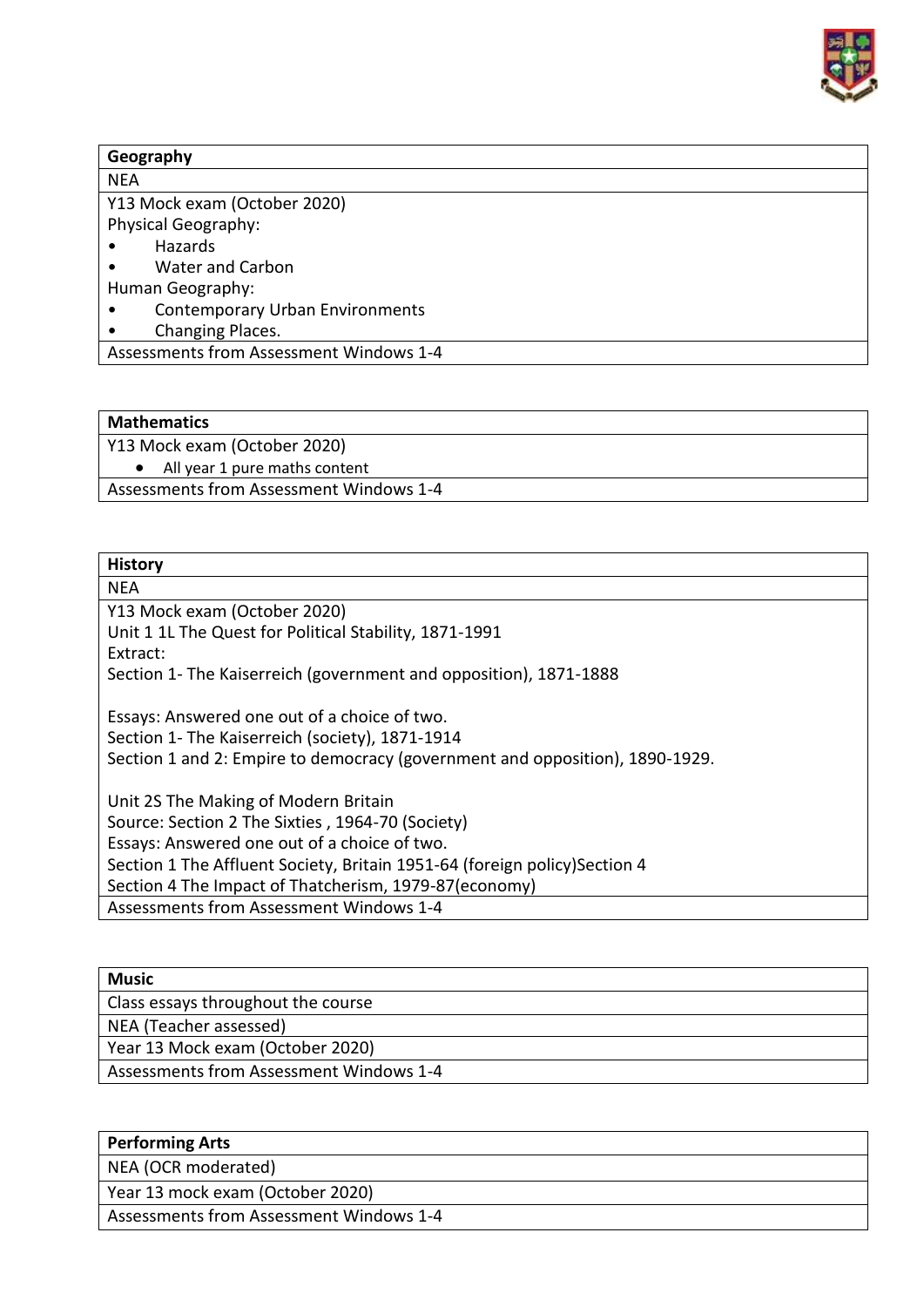

### **Physics**

Y13 mock exam (October 2020): Paper 1 only

• All Y12 topic areas

End of topic tests (January-March 2021):

- Nuclear physics
- Fields
- Thermal physics

Assessments from Assessment Windows 1-4 (March-May 2021)

### **Politics**

Y13 Mock exam (October 2020)

• Paper 1 content: UK politics

Assessments from Assessment Windows 1-4

### **Physical Education**

Topic tests and home learning from throughout the course

- Physiological Component 1
- Psychological Component 2
- Socio-cultural Component 3

EAPI

Practical work

Assessments from Assessment Windows 1-4

## **Product Design**

NEA – Portfolio covering the full design component

Y13 mock exam (October 2020)

• Technical principles

Assessment from Assessment Windows 1-4

## **Psychology**

Y13 mock exam (October 2020)

• Paper 1 content : Attachment, memory, social influence, psychopathology, research methods

Assessments from Assessment Windows 1-4